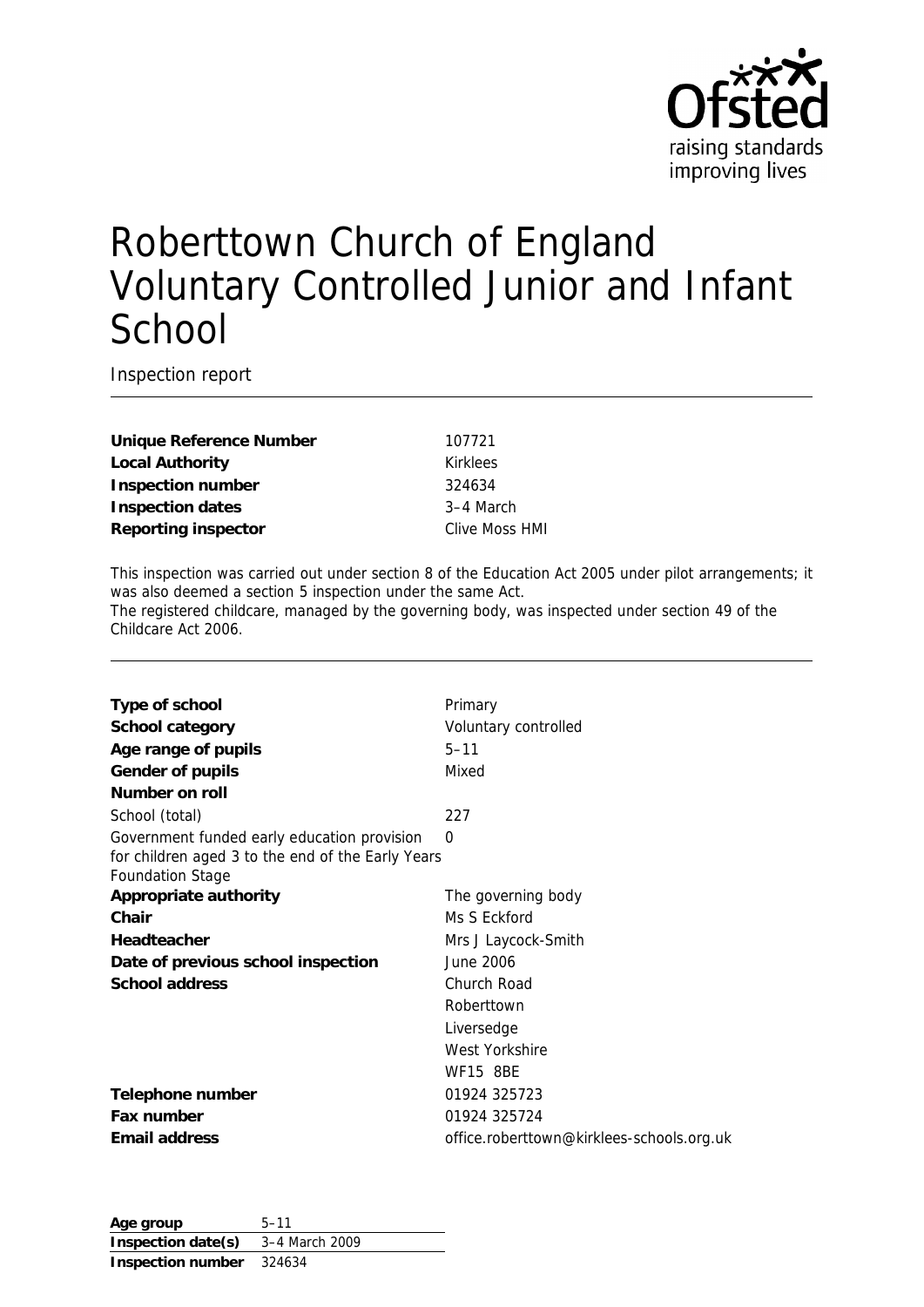#### © Crown copyright 2009

#### Website: www.ofsted.gov.uk

This document may be reproduced in whole or in part for non-commercial educational purposes, provided that the information quoted is reproduced without adaptation and the source and date of publication are stated.

Further copies of this report are obtainable from the school. Under the Education Act 2005, the school must provide a copy of this report free of charge to certain categories of people. A charge not exceeding the full cost of reproduction may be made for any other copies supplied.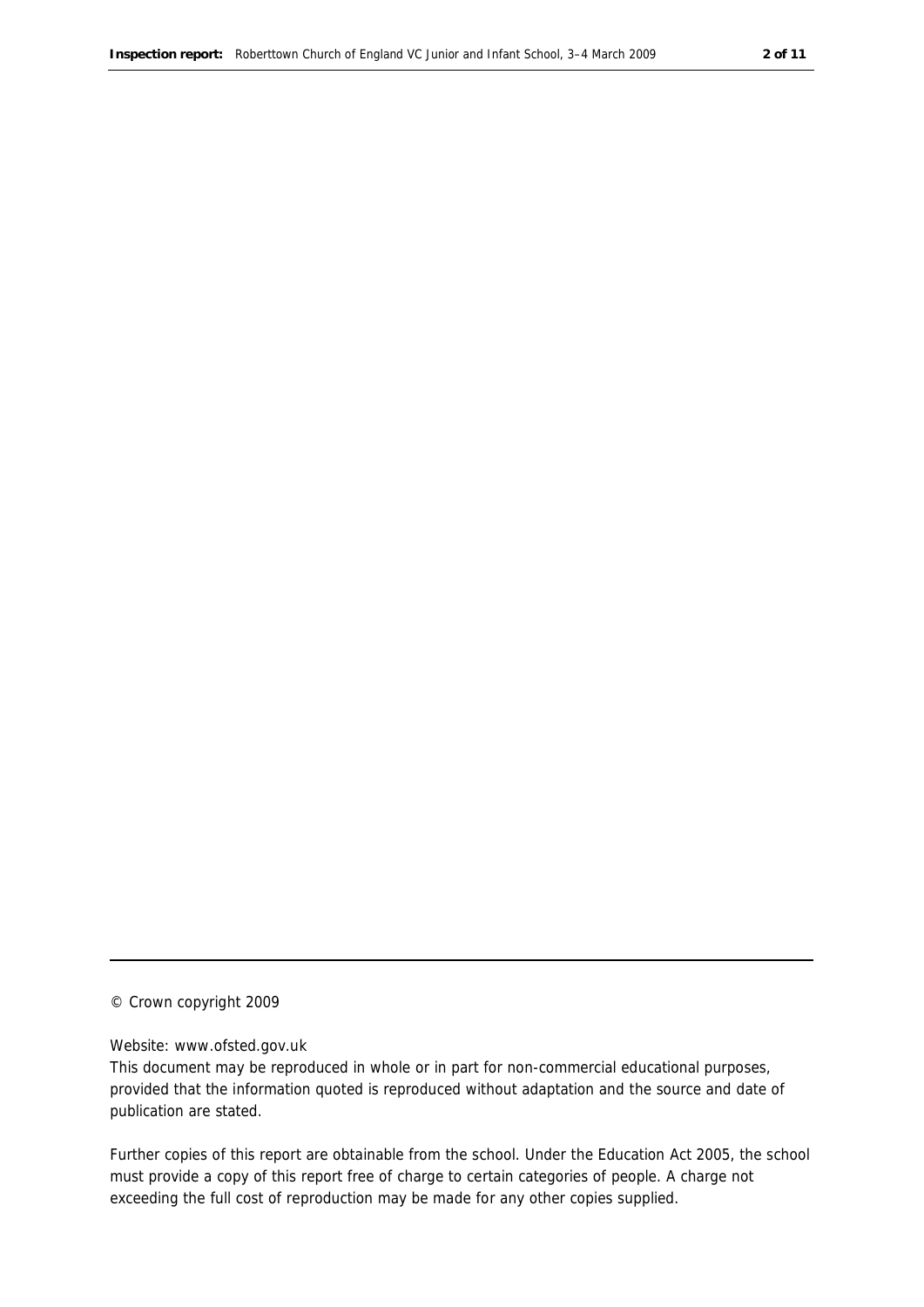#### **Introduction**

This pilot inspection was carried out by one of Her Majesty's Inspectors and one Additional Inspector. The inspectors visited 11 lessons, in every year group, and held meetings with governors, staff, pupils and parents. They observed the school's work, and looked at the school's records of the support provided to pupils, data on pupils' progress and attainment, policies and procedures for safeguarding and 95 parental questionnaires.

The inspection team reviewed many aspects of the school's work. It looked in detail at:

- the progress made by pupils in lessons and in their work
- the impact of additional support provided to pupils who need it
- the impact of the opportunities provided by the school in developing pupils' personal skills and attitudes.

#### **Information about the school**

The school is an average-sized primary school that serves a relatively affluent area. The proportion of pupils known to be eligible for free school meals is well below average. The pupil population of the school is very stable, with a much lower than average proportion entering or leaving other than at the usual times. The proportion of pupils with learning difficulties and/or disabilities is below average. The proportion of pupils with a statement of special educational needs is well below average. The proportion of pupils from minority ethnic groups is below average. There are no pupils for whom English is not or is believed not to be the first language. The school makes provision for the Early Years Foundation Stage in its Reception class and joint Reception/Year 1 class. The school has achieved a number of awards for the quality of its work, including the Activemark, Healthy Schools Award and Investors in Pupils.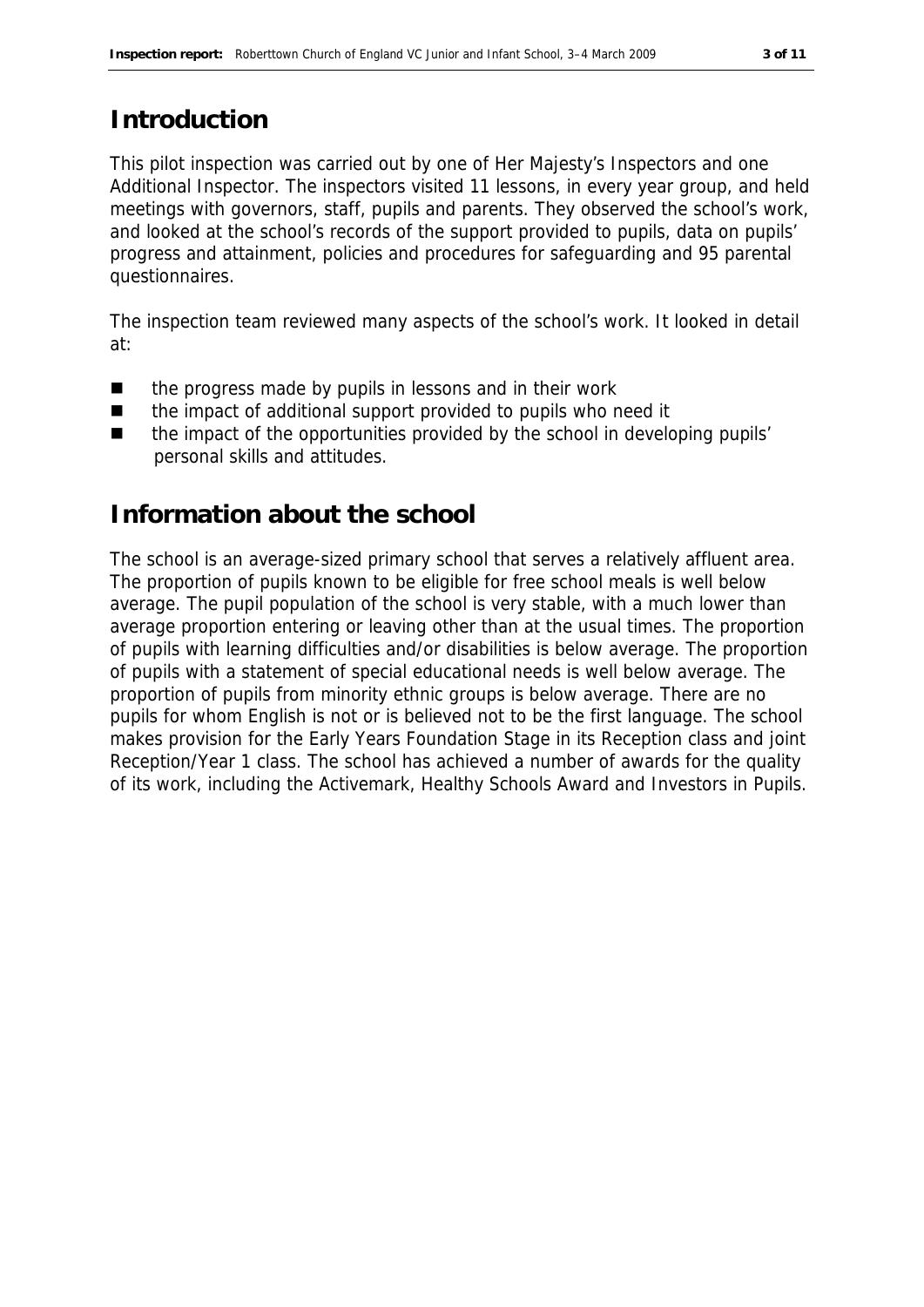## **Inspection judgements**

**Grades: 1 is outstanding, 2 is good, 3 is satisfactory, and 4 is inadequate**

#### **Overall effectiveness 1**

#### **Capacity for sustained improvement 2**

### **Main findings**

Roberttown Church of England is a highly effective school in which pupils make good progress and regularly reach high standards. It does some things exceptionally well. Children make a good start in the Early Years Foundation Stage. Pupils continue to make good progress through the school as a result of consistently good teaching and learning, a varied curriculum that captures the interest of the pupils, and meticulous work to ensure that individuals receive high quality support, guidance and care appropriate to their needs. Pupils enjoy their learning greatly, but lessons and activities do not consistently provide the most able with sufficient challenge.

The headteacher, senior staff and governors demonstrate determination and persistence in bringing improvements at the school. With the full support of the staff, they have tackled the areas for improvement at the last inspection successfully. This is the result of thorough use of well-constructed systems for monitoring performance. The school evaluates the quality of its work accurately. Since the last inspection, standards of attainment at both Key Stage 1 and 2, which were already high, have risen at a faster rate than nationally.

#### **What does the school need to do to improve further?**

 Ensure that the most able pupils are consistently provided with appropriately challenging work and activities that extend their thinking skills and capacity to work independently and creatively.

### **How good is the overall outcome for individuals**  and groups of pupils?

Pupils enjoy their learning greatly. This is shown in their response to lessons; their comments on the opportunities provided by the school; and in the results of surveys, including interviews carried out with them by governors. Pupils with learning difficulties and/or disabilities make good progress, given their starting points. Other pupils who face significant barriers to their learning are enabled to take full advantage of the wide variety of opportunities provided by the school and they also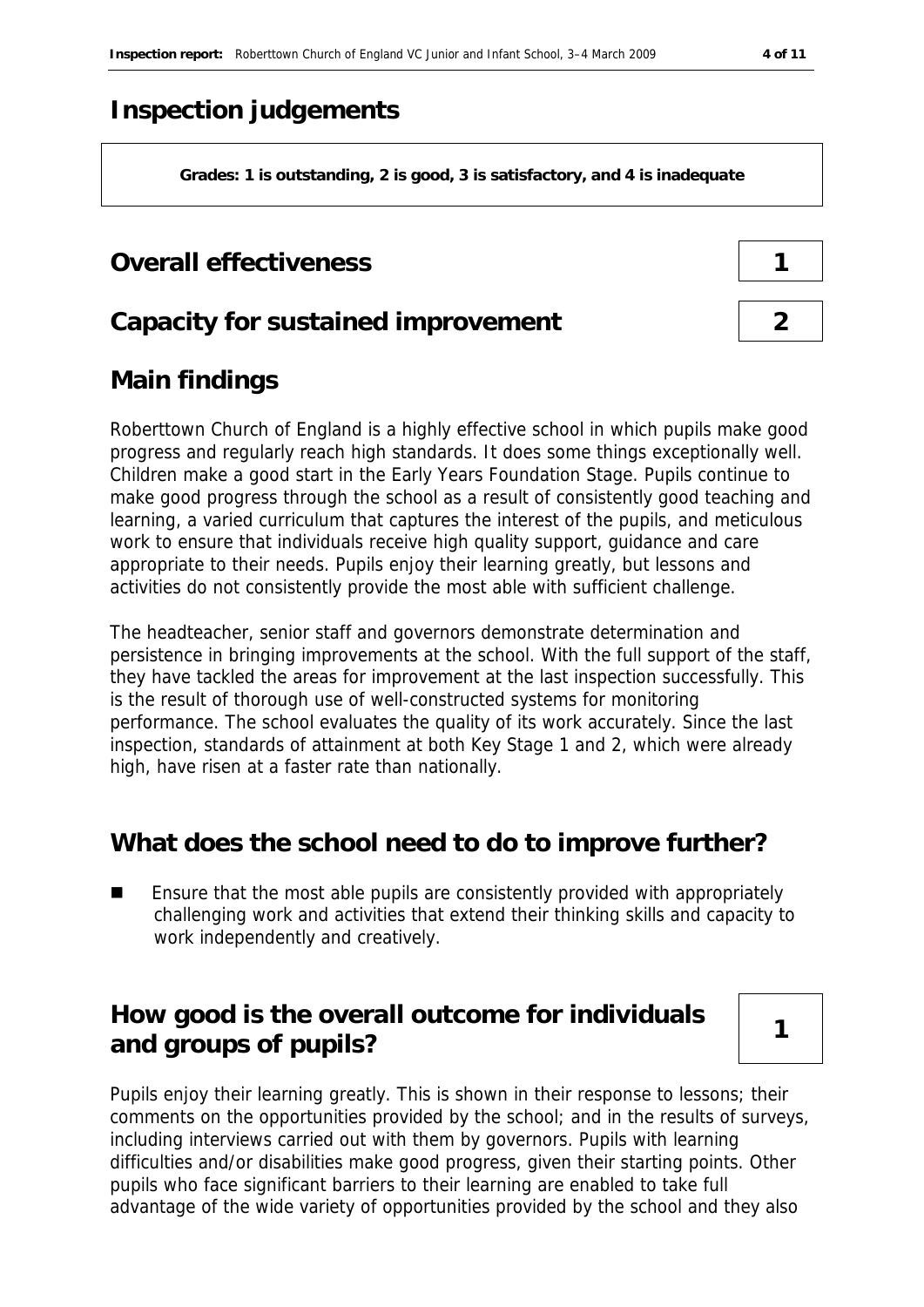make good progress. The school has been successful in eliminating the gap in performance between boys and girls as a result of carefully targeted work. Overall, standards are consistently well above average, including at the higher levels.

The curriculum includes many well-planned opportunities for pupils' spiritual, moral, social and cultural development. As result, pupils become very reflective young people with a strong awareness and deep understanding of the needs of others. Pupils have good knowledge about keeping safe and being healthy, but do not always put this into practice. A very high proportion of pupils feel safe at the school. Pupils say there is almost no bullying and that instances are dealt with swiftly and very effectively. There are very few instances of racism. Pupils are taught well how to deal with conflicts themselves. They are very cheerful, extremely polite and helpful to each other and adults. They contribute considerably to the excellent relationships, smooth running and improvement of the school by taking on many and various responsibilities, including acting as 'Befrienders' for others who are having problems. The behaviour of pupils during the inspection was excellent. There have been no exclusions at the school for more than two years. Excellent attendance, attitudes and the high standards they reach mean that pupils are very well prepared to make the most of the next stage of their education.

| Pupils' attainment <sup>1</sup>                                                                                    |               |
|--------------------------------------------------------------------------------------------------------------------|---------------|
| The quality of pupils' learning and their progress                                                                 | 2             |
| The quality of learning for pupils with learning difficulties and/or disabilities and their<br>progress            | 2             |
| How well do pupils achieve and enjoy their learning?                                                               | 1             |
| To what extent do pupils feel safe?                                                                                | 2             |
| How well do pupils behave?                                                                                         |               |
| To what extent do pupils adopt healthy lifestyles?                                                                 | $\mathcal{P}$ |
| To what extent do pupils contribute to the school and wider community?                                             |               |
| Pupils' attendance                                                                                                 |               |
| How well do pupils develop workplace and other skills that will contribute to<br>their future economic well-being? |               |
| What is the extent of pupils' spiritual, moral, social and cultural development?                                   |               |

These are the grades for pupils' outcomes

# **The quality of the school's work**

-

The quality of teaching is good. Lessons are consistently planned and prepared well. Teachers use detailed assessment information well to plan interesting activities and set clear targets for pupils' learning. Most pupils say they find the work they are given interesting and appropriately challenging. The most able pupils, however, sometimes find the work easy. Careful selection of topics and use of more active learning styles has improved the progress made by boys. As a result, boys'

<sup>&</sup>lt;sup>1</sup> Grades for attainment are: 1 is high; 2 is above average; 3 is broadly average; 4 is low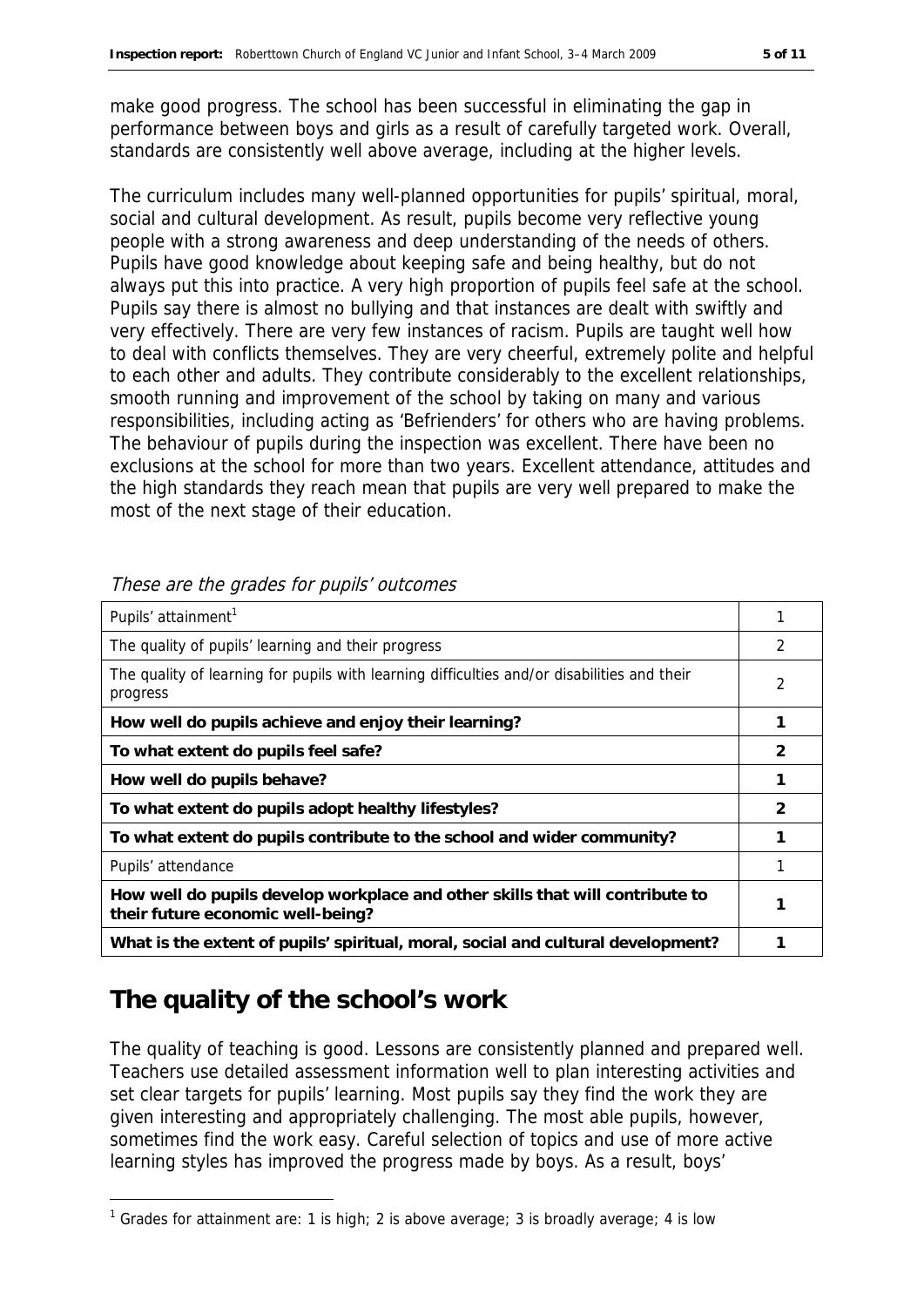achievement has improved and they now do as well as girls. The marking of pupils' work in all subjects provides them with clear guidance on how to improve. Pupils are clear about what they need to do and describe teachers' marking as helpful. Good use is made of pupils' self-assessment and opportunities to comment on each other's work. This increases pupils' understanding of how to improve.

The curriculum provides pupils with a rich variety of opportunities for learning, which they value highly. Careful planning has ensured that pupils are able to make purposeful connections between the different subjects they study. They develop an excellent understanding of different cultures through, for example, links with another local school with a very different social mix from Roberttown and with a school in South Africa. Pupils spoke articulately about their experience of 'Community Week', which clearly contributed significantly to their appreciation of their own and others' environments. Residential experiences involve activities that provide a significant challenge to pupils and improve their confidence and self-esteem. Pupils respond well to a wide variety of activities to increase their understanding of health and safety, including weekly awards made by the caretaker to the class keeping the tidiest classroom. Most pupils take part in the wide variety of extra-curricular activities provided by the school. These activities are valued highly by both pupils and parents.

The school provides excellent support and guidance to pupils. Pupils feel well cared for as a result of the strong relationships between themselves and adults. Pupils find the learning environment welcoming and stimulating. There are many small touches that contribute to this, including flowers on the dining tables at lunchtime. Most pupils say they are very happy and are clearly proud of their school. In many ways the very popular breakfast club exemplifies the ethos of the school by providing a civilised and purposeful experience that contributes directly to pupils' welfare and personal growth and creates an excellent start to the school day. Careful use of assessment data along with other information about pupils ensures that the school identifies pupils who would benefit from additional support at the earliest opportunity. These pupils are provided with well-constructed programmes of support, involving parents and carers, and determined efforts to obtain the help of outside agencies when appropriate, that enable them to make good progress and become fully integrated with the school. The school has used the Investors in Pupils scheme to develop a well-structured approach to involving pupils in the life of the school and, as a result, they make a significant contribution to its work and development. Arrangements for the transition of pupils from pre-school into the Early Years Foundation Stage, through the school and on to secondary schools work smoothly.

| High quality teaching and purposeful learning                                                                                             |  |
|-------------------------------------------------------------------------------------------------------------------------------------------|--|
| Effective assessment                                                                                                                      |  |
| An appropriate curriculum which meets pupils' needs, including, where<br>relevant, provision through partnership with other organisations |  |
| Support, guidance and care                                                                                                                |  |

These are the grades for the quality of provision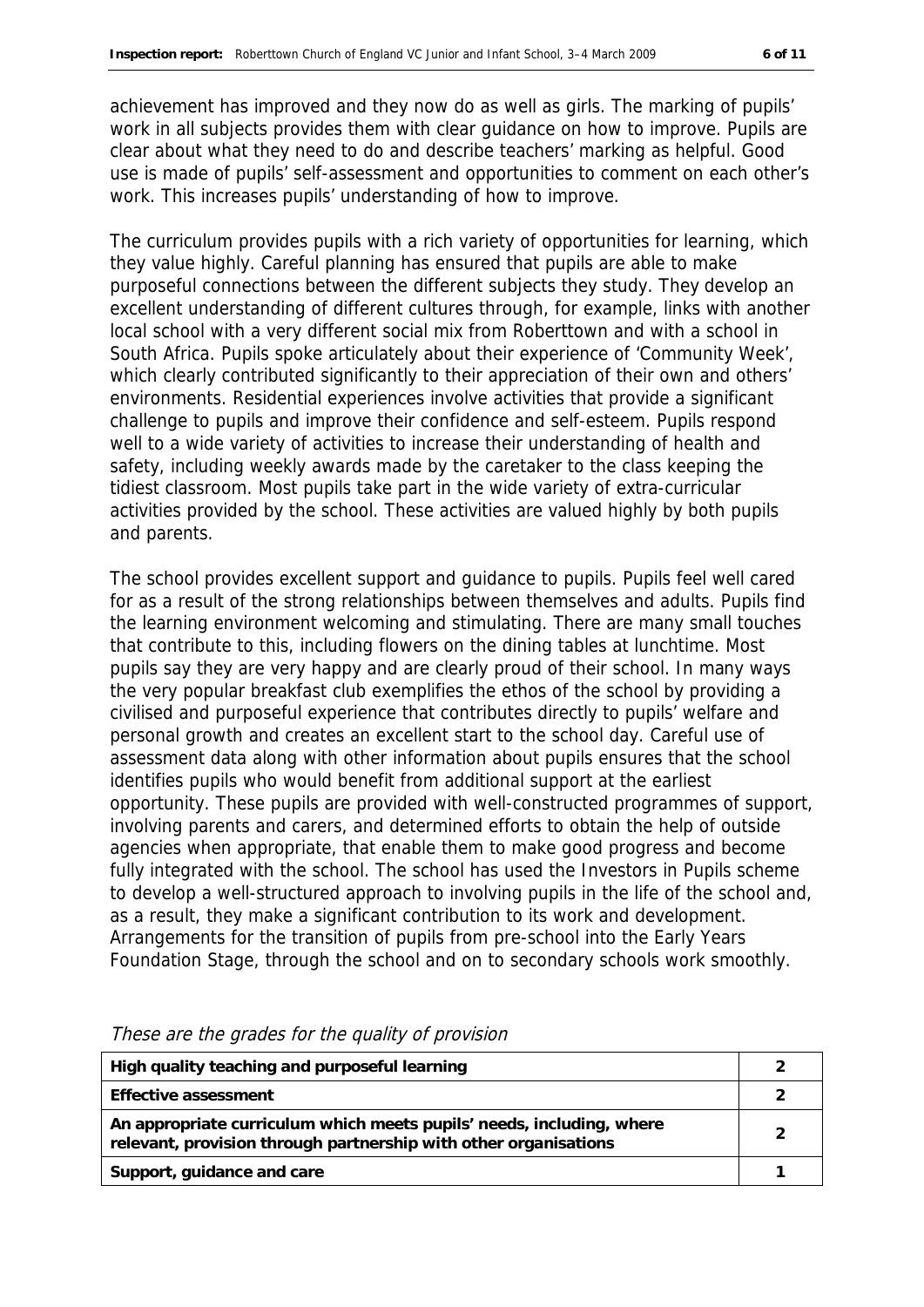#### **How effective are leadership and management?**

The governors, headteacher and staff at the school are well motivated and committed to improving the school further. The strong teamwork they have developed is producing consistently good practice throughout the school. The school promotes equality of opportunity very well. This can be seen in improvements in the attainment of boys so that they now perform as well as girls, and in the full integration into the school of pupils with learning difficulties and/or disabilities, and others who face particular challenges to their learning.

The school makes good use of data about the progress and attainment of pupils to monitor and evaluate the quality of teaching. This has led to improvements in the quality of teaching and learning since the last inspection and increasingly high standards reached by pupils. Governors have a good knowledge of what goes on in school gained through, for example, effective use of classroom visits to learn in detail about the work of the teachers. They use the knowledge gained constructively to support the school's monitoring and evaluation of its work and to promote improvement by insisting on the setting of challenging targets even for this highattaining school. The partnership between the governors and the staff at the school ensures that high expectations are sustained. This is reflected in the continued high attainment of pupils. Policies and procedures for safeguarding are in place, including health and safety checks, and detailed risk assessments. The school has carefully identified the needs of pupils to promote community cohesion and is implementing a well thought out response through the curriculum, which is having a clear impact on pupils' learning. The school has achieved the Financial Management Standard in Schools.

The school has good knowledge of the views of parents, including through an annual survey. Governors ensure that these views inform decision making. As a result, for example, the range of extra-curricular activities has been increased, to provide more attractive opportunities for children who were not participating in physical activities. Parents are provided with and many take advantage of various opportunities to be involved in their children's education. A small minority do not, however, feel wellengaged with the school.

| Communicating ambition and driving improvement                                                                                                                      |               |
|---------------------------------------------------------------------------------------------------------------------------------------------------------------------|---------------|
| Promoting equality of opportunity and tackling discrimination                                                                                                       |               |
| Ensuring that safeguarding procedures are effective                                                                                                                 | $\mathcal{P}$ |
| Ensuring that the governing body provides effective challenge and support so<br>that weaknesses are tackled decisively and statutory responsibilities are met       | 2             |
| Promoting the school's relationship with parents and carers, including their<br>involvement in decision making about matters relating to learning and<br>well-being | 2             |
| Developing partnerships with other providers, organisations and services                                                                                            | っ             |
| Ensuring the school contributes to community cohesion                                                                                                               |               |
|                                                                                                                                                                     |               |

These are the grades for leadership and management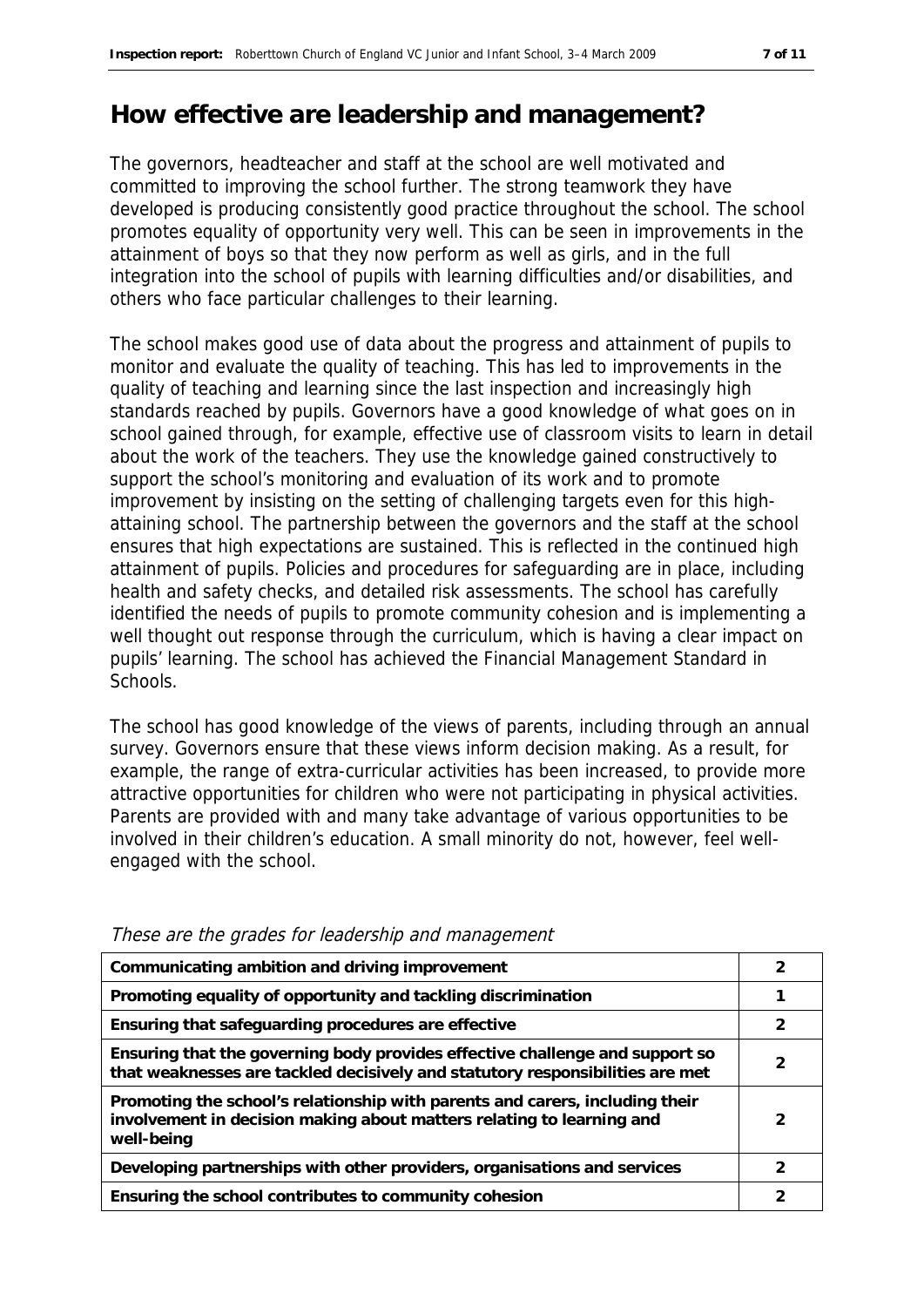| Deploying resources to achieve value for money |  |
|------------------------------------------------|--|
|                                                |  |

# **Early Years Foundation Stage**

Children enter the Early Years Foundation Stage with broadly average levels of personal skills, attributes and abilities expected of children of this age. They make good progress in a short space of time as a result of good teaching and learning. By the end of the Reception Year many exceed the levels expected for their age. Good assessment procedures are used well to determine children's next steps in learning. Close records are kept of children's achievement using a good range of evidence, including observations, photographs and recordings of actual speech. Teachers are alert to every stage of each child's development, so that, for example, when a child suddenly started to discuss work and chat during outdoor work for the first time, the teacher instantly encouraged her to do this further. A reading record is used well to provide a focus for keeping parents informed about and involved in their children's learning. As a result of the work of the Early Years Foundation Stage, children become confident and self-reliant and their readiness to learn is exceptionally good by the time they enter Key Stage 1.

| How good are the outcomes for children in the Early Years Foundation Stage?                                                |  |
|----------------------------------------------------------------------------------------------------------------------------|--|
| What is the quality of provision in the Early Years Foundation Stage?                                                      |  |
| How effectively is the provision in the Early Years Foundation Stage led and<br>managed?                                   |  |
| Overall effectiveness: how well does the setting/school meet the needs of<br>children in the Early Years Foundation Stage? |  |

### **Views of parents and carers**

As a contribution to the inspection, 95 parents submitted questionnaires. The great majority were supportive of the school. Written comments were provided by 52 parents, many expressing considerable satisfaction with the progress made by their children and the range of activities provided by the school. 17 parents praised the approachability of the staff and their responsiveness to parental concerns. The concern raised most frequently, by 13 parents, indicated that this experience was not universal, however, and these parents felt either that concerns they had raised had not been listened to or that there was insufficient information provided by the school about their children's progress.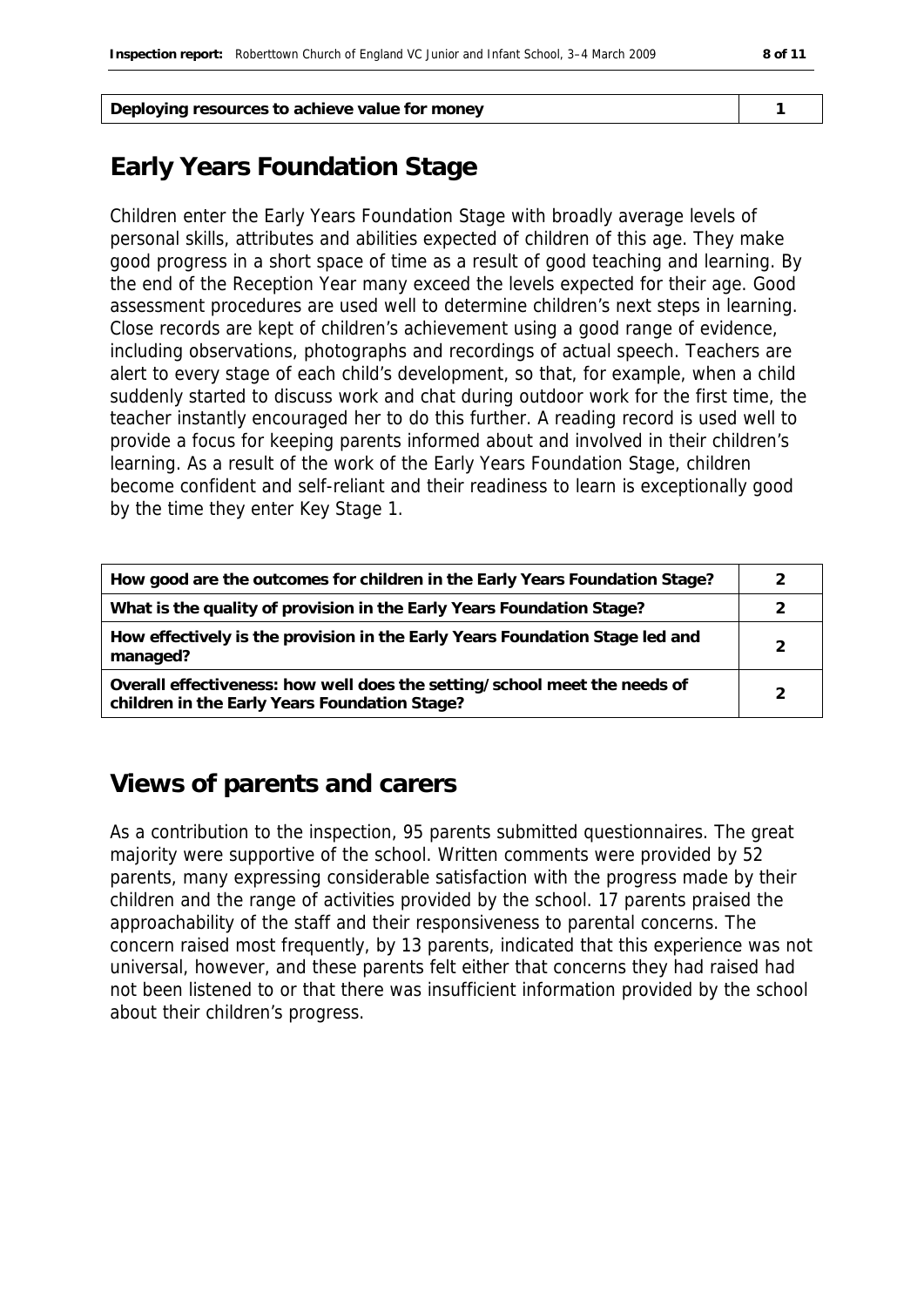# **What inspection judgements mean**

| Grade   | Judgement    | Description                                                   |
|---------|--------------|---------------------------------------------------------------|
| Grade 1 | Outstanding  | These features are highly effective. An outstanding           |
|         |              | school provides exceptionally well for all its pupils' needs. |
|         |              | In 2007-8, 15% of schools were judged to be                   |
|         |              | outstanding.                                                  |
| Grade 2 | Good         | These are very positive features of a school. A school        |
|         |              | that is good is serving its pupils well. In 2007-8, 49% of    |
|         |              | schools were judged good.                                     |
| Grade 3 | Satisfactory | These features are of reasonable quality. A satisfactory      |
|         |              | school is providing adequately for its pupils. In 2007-8,     |
|         |              | 32% of schools were judged satisfactory.                      |
| Grade 4 | Inadequate   | These features are not of an acceptable standard. An          |
|         |              | inadequate school needs to make significant                   |
|         |              | improvement to meet the needs of its pupils. Ofsted           |
|         |              | inspectors will make further visits until it improves. In     |
|         |              | 2007-8, 5% of schools were judged inadequate.                 |

# **Common terminology used by inspectors**

| Attainment:                | the standard of the pupils' work shown by test and<br>examination results and in lessons.                                                                                                                                                                                            |
|----------------------------|--------------------------------------------------------------------------------------------------------------------------------------------------------------------------------------------------------------------------------------------------------------------------------------|
| Progress:                  | the rate at which pupils are learning in lessons and<br>over longer periods of time. It is often measured<br>by comparing the pupils' attainment at the end of a<br>Key Stage with their attainment when they started.                                                               |
| Achievement:               | an overall measure of the pupils' success in their<br>academic learning. The term combines attainment<br>and progress. Pupils might make good progress,<br>for example, but if their attainment remains low,<br>inspectors may judge that their achievement is<br>only satisfactory. |
| Capacity to improve:       | the proven ability of the school to continue<br>improving. Inspectors base this judgement on what<br>the school has accomplished so far and on the<br>quality of its systems to maintain improvement.                                                                                |
| Leadership and management: | the contribution of all the staff with responsibilities,<br>not just the headteacher, to identifying priorities,<br>directing and motivating staff and running the<br>school.                                                                                                        |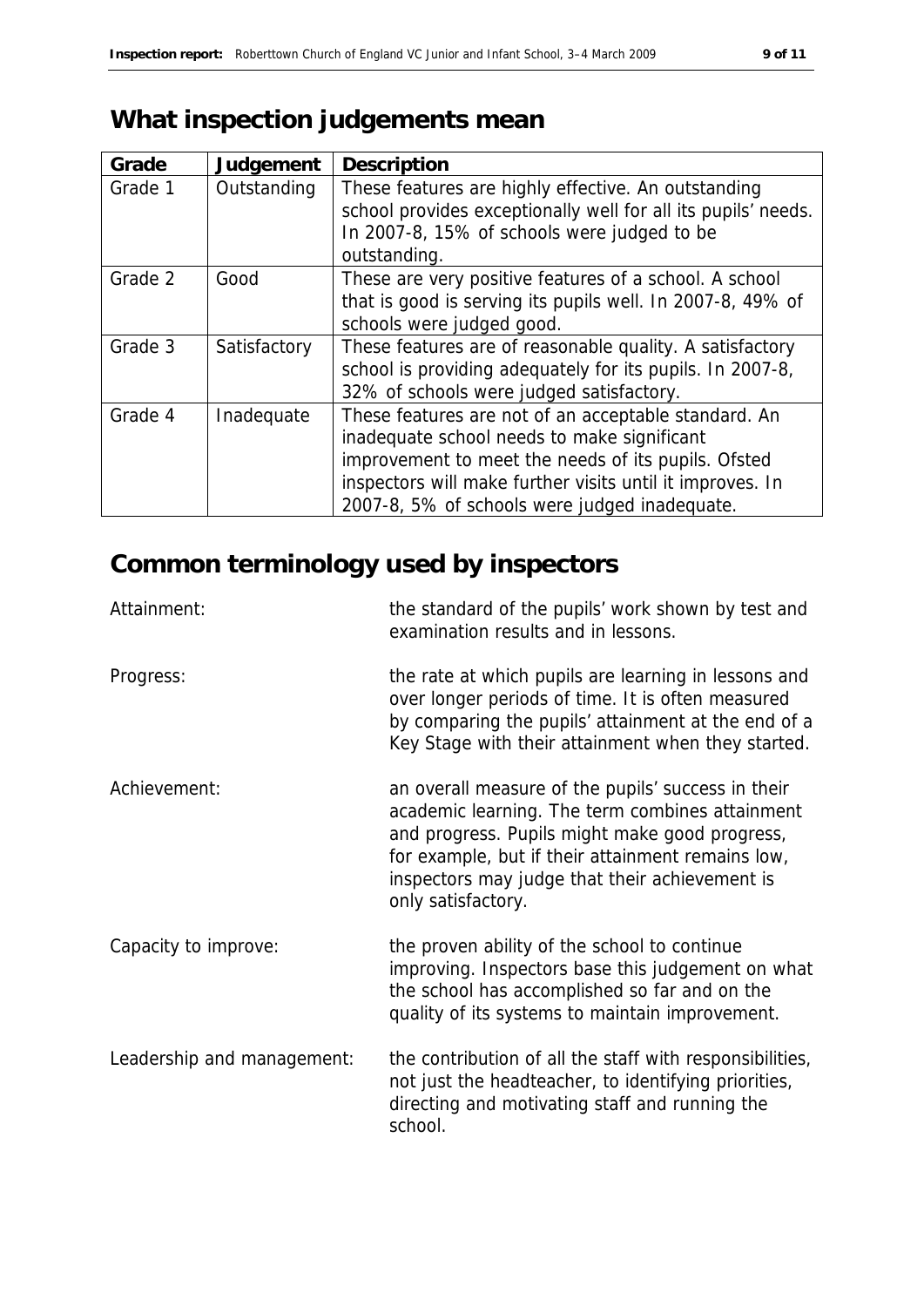

05 March 2009

Dear Pupils

**Inspection of Roberttown Church of England VC Junior and Infant School, Liversedge, WF15 8BE**

Thank you for talking to me and my colleague and making us welcome when we inspected your school recently. We spoke with you in lessons, around the school and in groups, looked at your work, spoke with and read the results of questionnaires filled in by your parents or carers and spoke with some of your teachers. Here is a summary of our main findings, which I hope will be of interest to you.

- Roberttown Church of England VC Junior & Infant is an excellent school.
- You enjoy being at school very much, particularly the many and varied activities that take place. It is obvious from the things that you say that these activities help you become confident young people who care a lot about others.
- You feel safe and are confident that the adults at the school care about you a lot, which they do.
- You find lessons interesting, but some of you think sometimes that the work you are given is easy.
- You make good progress and do extremely well in your tests. Your behaviour and attendance are excellent. You are very polite and considerate young people.
- The school is led and managed well by the adults in charge.
- $\blacksquare$  The headteacher, the staff and the governors at the school show considerable care and attention to detail in meeting your needs. I want them to make sure that even the most able of you get lessons and activities that you find challenging more often.

Many of you already make an excellent contribution to the school and I am sure you will want to do everything you can to support the staff in making Roberttown Church of England VC Junior & Infant even better.

Yours faithfully

Clive Moss Her Majesty's Inspector